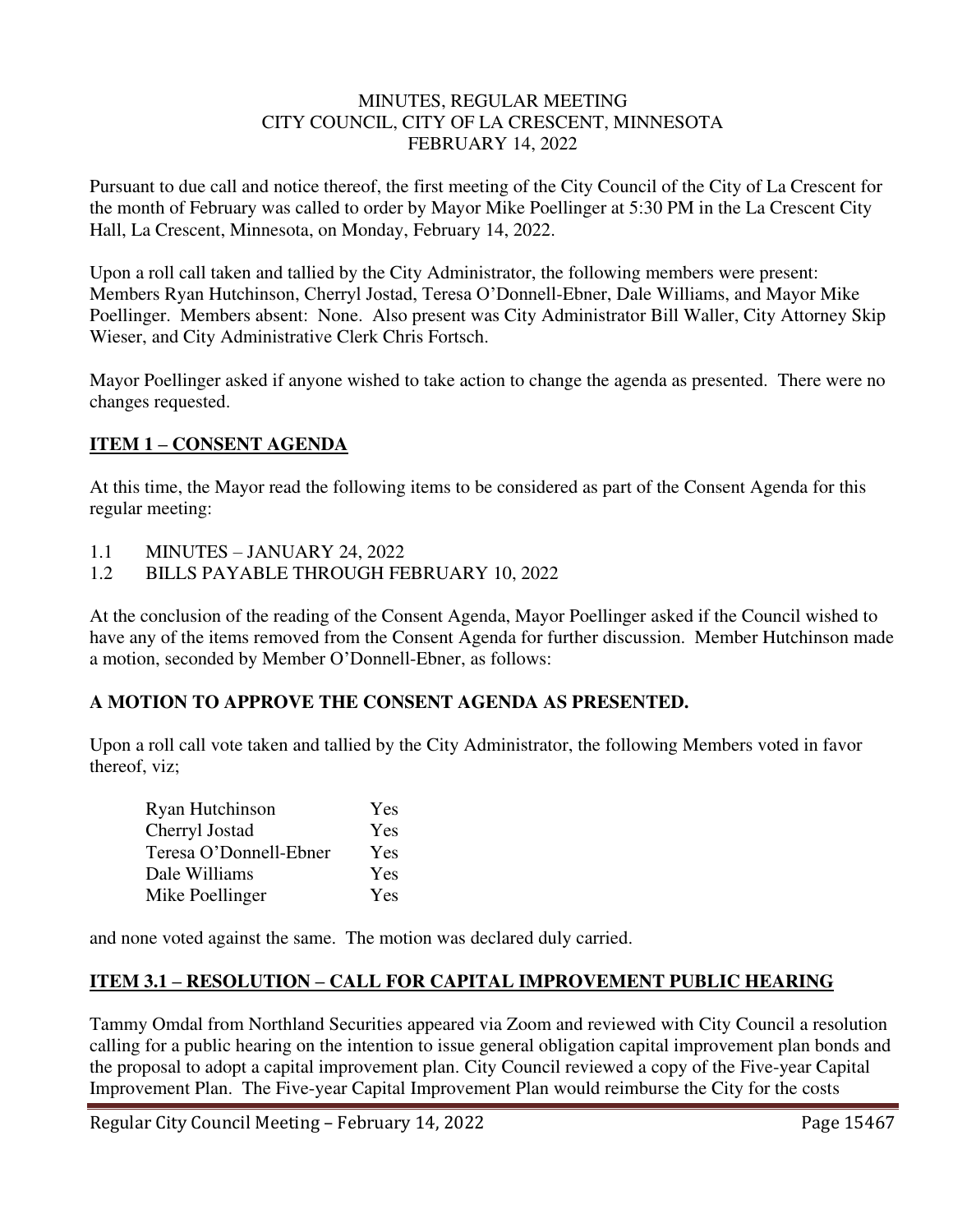associated with the City's purchase of the property at 332 South 1<sup>st</sup> Street. The City purchased this property in 2021. The Plan would also provide funds for the City to potentially purchase the property at 328 South 1<sup>st</sup> Street. The City is currently working on a bond issue that is planned for 2022. The 2022 bond issue will include funds for a portion of the costs of the 2021 and 2022 street reconstruction projects. These streets are included in the City's Street Reconstruction Plan. The 2022 bond issue will also be used for the purchase of capital equipment that would be included in a capital equipment certificate. The final portion of the 2022 bond issue may include the cost for land acquisition included in the draft of the Five-year Capital Improvement Plan. City Council also reviewed a copy of the schedule of events related to the issuance of the 2022 bonds. It was recommended to City Council to adopt the resolution calling for the public hearing as proposed. Following discussion, Member O'Donnell-Ebner introduced the following resolution and moved its passage and adoption:

### **RESOLUTION NO. 02-22-07**

## **RESOLUTION CALLING PUBLIC HEARING ON THE INTENTION TO ISSUE GENERAL OBLIGATION CAPITAL IMPROVEMENT PLAN BONDS AND THE PROPOSAL TO ADOPT A CAPITAL IMPROVEMENT PLAN THEREFOR**

1. WHEREAS, pursuant to Minnesota Statutes, Section 475.521 the City of La Crescent, Minnesota (the "City") may issue bonds to finance capital expenditures under its capital improvement plan (the "Plan") without an election provided that, among other things, prior to issuing general obligation capital improvement plan bonds (the "Bonds") the City adopts the Plan after holding a public hearing thereon and publishing a notice of its intention to issue the Bonds and the date and time of a hearing to obtain public comment on the issuance of the Bonds and adoption of the Plan; and

2. WHEREAS, the City Council will hold a public hearing on March 14, 2022 on its intention to issue the Bonds and to adopt the Plan; and

NOW, THEREFORE, BE IT RESOLVED by the City Council of the City of La Crescent, Minnesota, that the City Council hereby calls for a public hearing on its intent to issue the Bonds and to adopt the Plan, the public hearing to be held on the date and time set forth in Exhibit A attached hereto. The City Council is hereby directed to cause the notice of public hearing to be published at least 14 but not more than 28 days before the date of the public hearing in the official newspaper of the City or a newspaper of general circulation in the City.

ADOPTED this  $14<sup>th</sup>$  day of February, 2022.

SIGNED:

 $\frac{1}{\sqrt{2}}$  ,  $\frac{1}{\sqrt{2}}$  ,  $\frac{1}{\sqrt{2}}$  ,  $\frac{1}{\sqrt{2}}$  ,  $\frac{1}{\sqrt{2}}$  ,  $\frac{1}{\sqrt{2}}$  ,  $\frac{1}{\sqrt{2}}$  ,  $\frac{1}{\sqrt{2}}$  ,  $\frac{1}{\sqrt{2}}$  ,  $\frac{1}{\sqrt{2}}$  ,  $\frac{1}{\sqrt{2}}$  ,  $\frac{1}{\sqrt{2}}$  ,  $\frac{1}{\sqrt{2}}$  ,  $\frac{1}{\sqrt{2}}$  ,  $\frac{1}{\sqrt{2}}$ Mayor

ATTEST:

City Administrator

\_\_\_\_\_\_\_\_\_\_\_\_\_\_\_\_\_\_\_\_\_\_\_\_\_\_\_

Regular City Council Meeting – February 14, 2022 Page 15468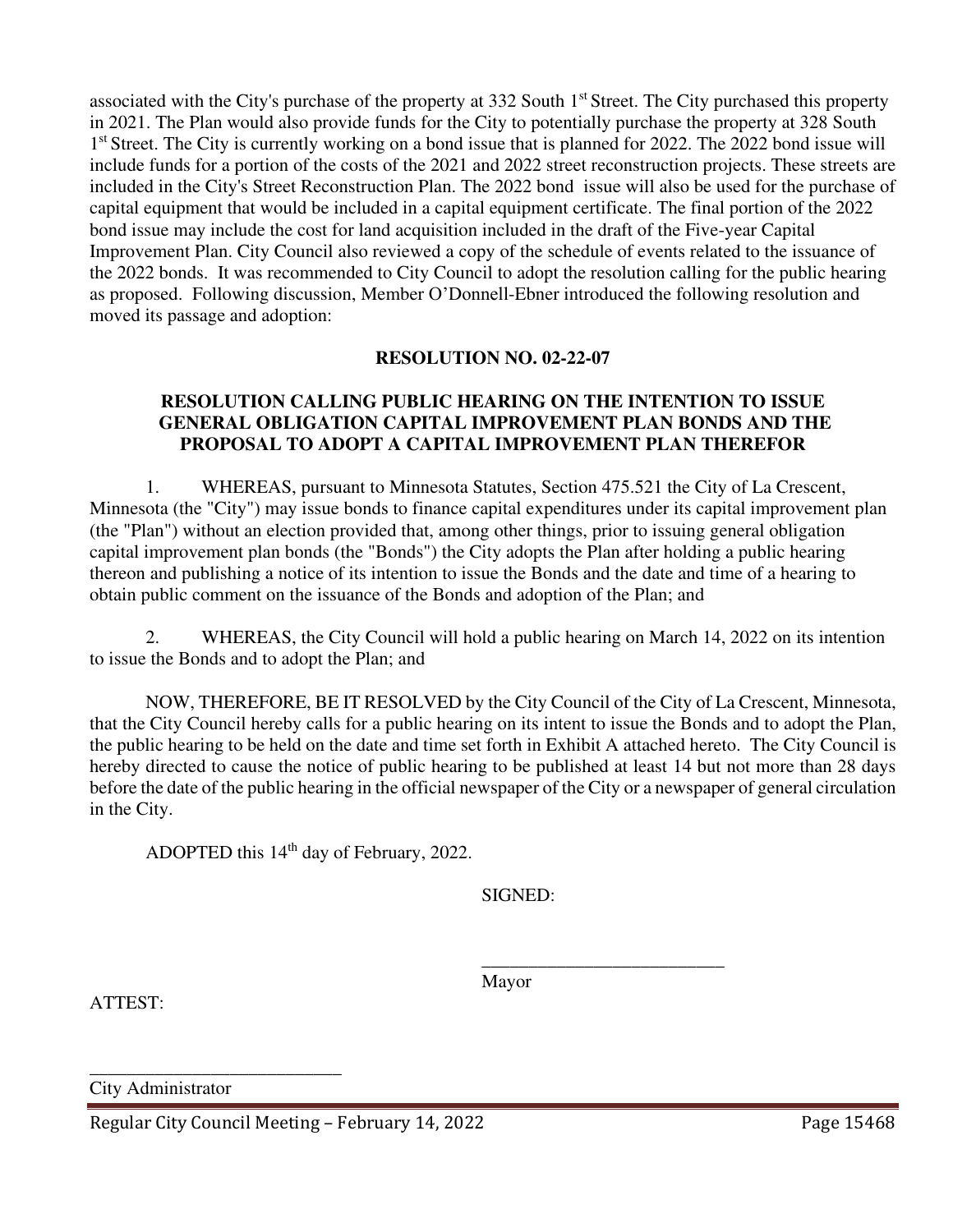The foregoing motion was duly seconded by Member Williams and upon a roll call vote taken and tallied by the City Administrator, all Members present voted in favor thereof, viz;

| Ryan Hutchinson        | Yes        |
|------------------------|------------|
| Cherryl Jostad         | <b>Yes</b> |
| Teresa O'Donnell-Ebner | <b>Yes</b> |
| Dale Williams          | <b>Yes</b> |
| Mike Poellinger        | <b>Yes</b> |

and none voted against the same. The motion was declared duly carried and the resolution duly passed and adopted.

## **ITEM 3.2 – AGENDA REQUEST – BLUFF COUNTRY FAMILY RESOURCES**

City Council reviewed an agenda request and correspondence from Bluff Country Family Resources regarding approval for a "Run for the One" 5K Run/Walk and the route for the event. Gabby Calderon from Bluff Country Family Resources was in attendance to review with City Council. The event would be April 30, 2022 beginning at 9:00 a.m. The Run/Walk would begin at Quillin's on Main Street and end near John S. Harris Park on North Elm Street. It would be the same route as used for the "Run to the Edge" 5K during Applefest. They would also like to request assistance from the La Crescent Police Department with traffic along the route. This event would assist in raising awareness throughout Houston County and beyond of the work done by Bluff Country Family Resources. Following discussion, Member O'Donnell-Ebner made a motion, seconded by Member Hutchinson, as follows:

### **MOTION TO APPROVE THE BLUFF COUNTRY FAMILY RESOURCES "RUN FOR THE ONE" 5K RUN/WALK AND THE ROUTE FOR THE EVENT FOR APRIL 30, 2022 BEGINNING AT 9:00 A.M. AND TO APPROVE ASSISTANCE FROM THE LA CRESCENT POLICE DEPARTMENT WITH TRAFFIC ALONG THE ROUTE.**

Upon a roll call vote taken and tallied by the City Administrator, all Members voted in favor thereof, viz;

| Ryan Hutchinson        | Yes        |
|------------------------|------------|
| Cherryl Jostad         | Yes        |
| Teresa O'Donnell-Ebner | Yes        |
| Dale Williams          | Yes        |
| Mike Poellinger        | <b>Yes</b> |

and none voted against the same. The motion was declared duly carried.

# **ITEM 3.3 – RYAN STOTTS – COVID-19 REVIEW**

Ryan Stotts was in attendance to review with City Council the Covid-19 Review he prepared which is a written narrative, including timeline and interviews, of the City's experiences during the Covid-19 pandemic. Discussion followed. This item was informational, and no action was taken.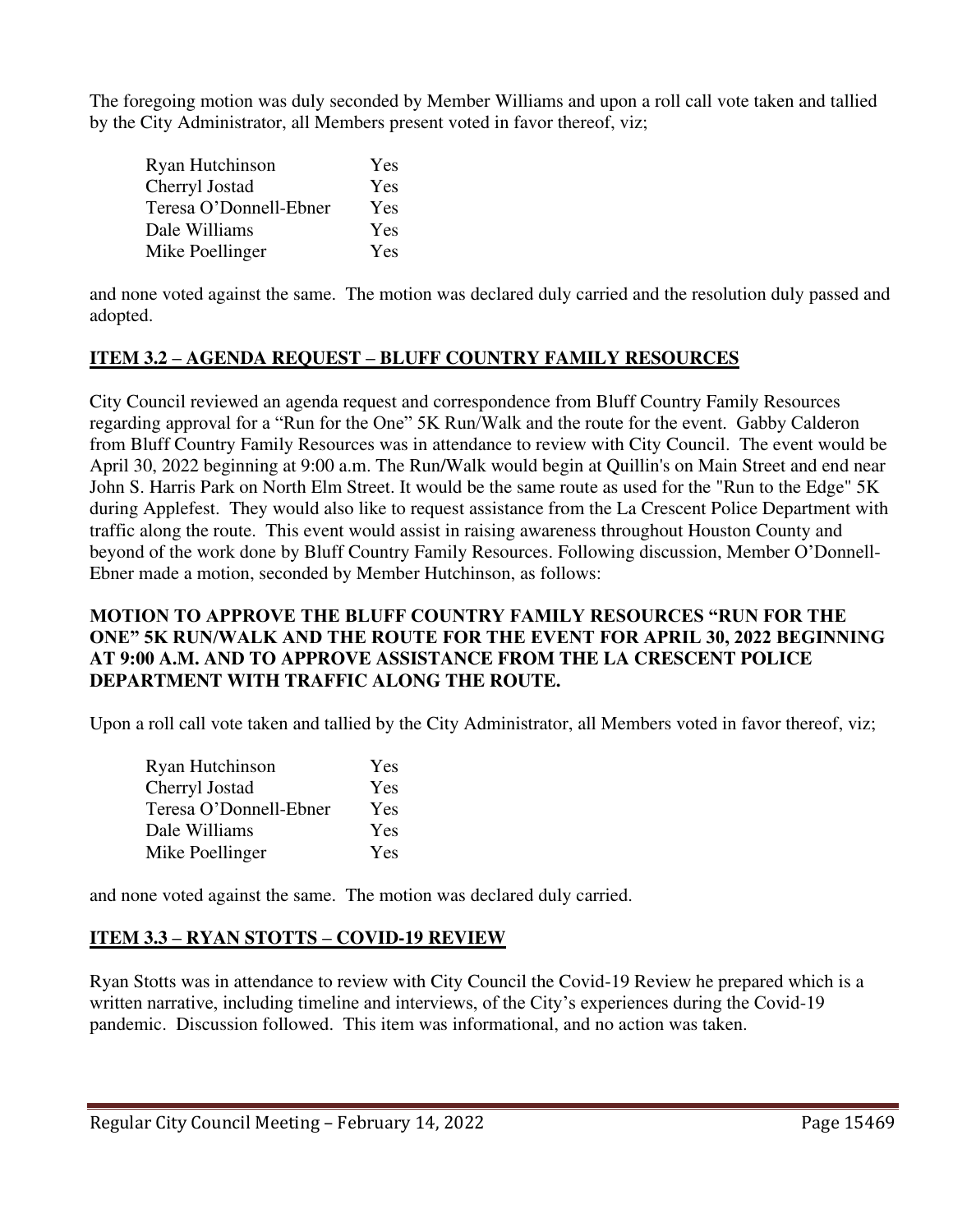### **ITEM 3.4 – DONATION RESOLUTION**

City Council reviewed a Resolution regarding the acceptance of donations to the City for the month of January, 2022. Following discussion, Member Jostad introduced the following resolution and moved its passage and adoption:

#### **RESOLUTION NO. 02-22-08**

### **RESOLUTION ACCEPTING DONATIONS MADE TO THE CITY OF LA CRESCENT IN JANUARY, 2022**

 WHEREAS, the following donations were made to the City of La Crescent in the month of January, 2022:

- 1. Richard and Kathleen Peterson wish to donate \$100.00 to the La Crescent Fire Department for departmental purposes.
- 2. Richard and Kathleen Peterson wish to donate \$100.00 to the La Crescent Police Department for departmental purposes.

 NOW, THEREFORE, BE IT RESOLVED that the City Council of the City of La Crescent hereby accepts the donations stated above.

ADOPTED this 14<sup>th</sup> day of February, 2022.

SIGNED:

 $\overline{\phantom{a}}$  , and the contract of the contract of the contract of the contract of the contract of the contract of the contract of the contract of the contract of the contract of the contract of the contract of the contrac Mayor

ATTEST:

\_\_\_\_\_\_\_\_\_\_\_\_\_\_\_\_\_\_\_\_\_\_\_\_\_\_\_\_\_ City Administrator

The foregoing motion was duly seconded by Member Hutchinson and upon a roll call vote taken and tallied by the City Administrator, all Members present voted in favor thereof, viz;

Ryan Hutchinson Yes Cherryl Jostad Yes Teresa O'Donnell-Ebner Yes Dale Williams Yes Mike Poellinger Yes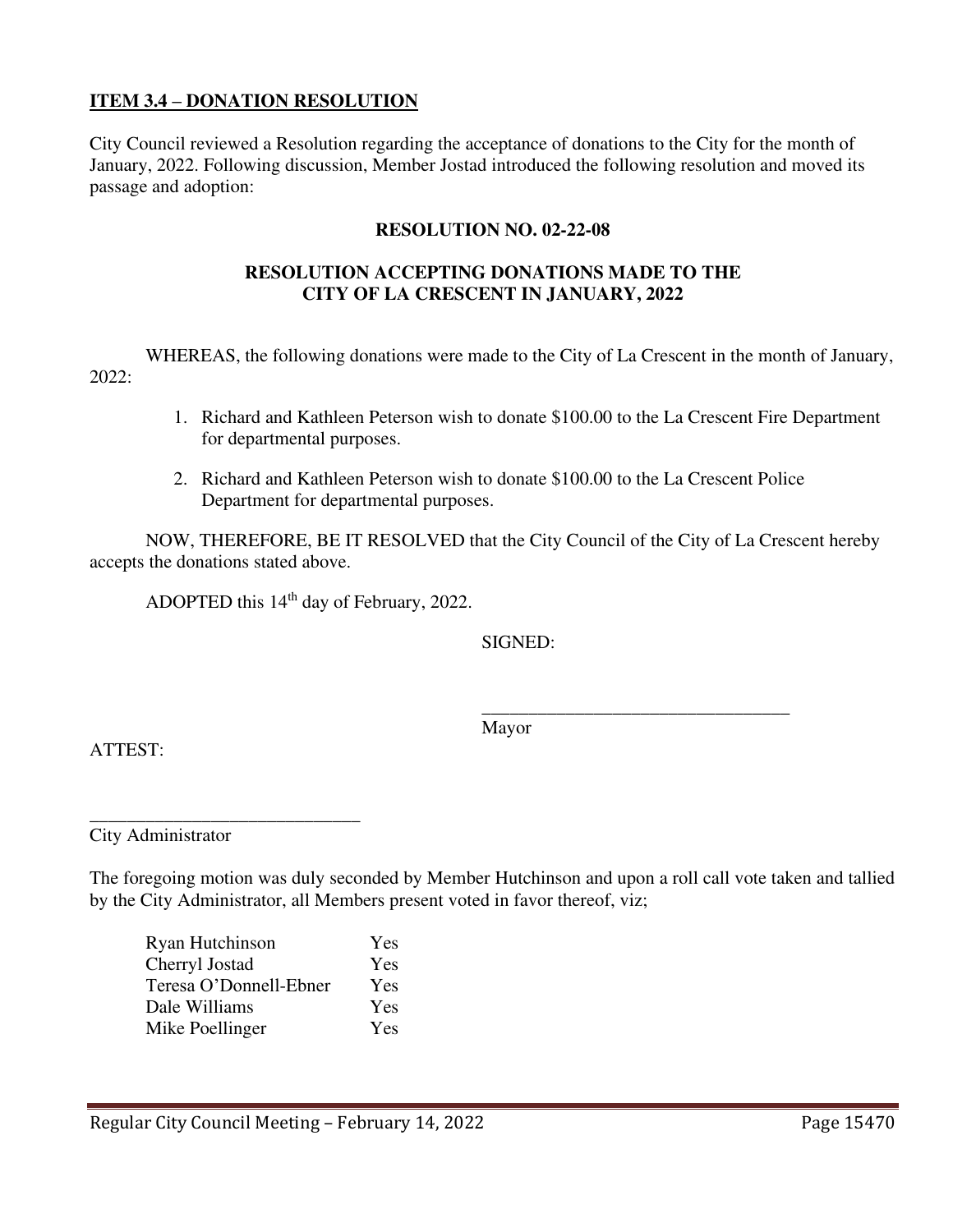### **ITEM 3.5 – 2022 LICENSE RENEWALS**

City Council reviewed an additional 2022 license renewal application for Gas Installers from G & T Heating & Air Conditioning that was received following the last City Council meeting. The application appears to be in order, and it was recommended to City Council to approve the license renewal application. Following discussion, Member Jostad made a motion, seconded by Member O'Donnell-Ebner, as follows:

### **MOTION TO APPROVE THE GAS INSTALLER LICENSE RENEWAL FOR 2022 FOR G & T HEATING & AIR CONDITIONING.**

Upon a roll call vote taken and tallied by the City Administrator, the following Members voted in favor thereof, viz;

| Ryan Hutchinson        | Yes        |
|------------------------|------------|
| Cherryl Jostad         | Yes        |
| Teresa O'Donnell-Ebner | <b>Yes</b> |
| Dale Williams          | Yes        |
| Mike Poellinger        | Yes        |

and none voted against the same. The motion was declared duly carried.

## **ITEM 3.6 – PARADE REQUEST**

City Council reviewed a Memo from Sgt. Luke Ahlschlager, Interim Chief of Police, regarding the Minnesota Shriners Association requesting permission to hold a Shriner Day Parade on Saturday, August 10, 2024, at approximately 10:30 a.m. The parade coincides with the week-long 2024 Midwest Shriner Convention being held in La Crosse, WI and La Crescent, MN. City Council reviewed a map of the requested route for the parade. The designated staging area for the Shriners Parade would be the 300-500 blocks of North 1<sup>st</sup> Street, North 2<sup>nd</sup> Street and North 3<sup>rd</sup> Street. The Shriners are also requesting city services for the parade, including but not limited to, police personnel for security & traffic control at selected intersections and Public Works personnel to clean and prep streets before and after the parade. It is common practice for the police department to place "no parking" signs along the route and staging areas at least 12 hours prior to the start of the parade. The signs would be taken down immediately following the parade. It was recommended to City Council to approve this parade request. Following discussion, Member Williams made a motion, seconded by Member Hutchinson, as follows:

### **MOTION TO APPROVE THE SHRINER DAY PARADE AND ROUTE ON SATURDAY, AUGUST 10, 2024, BEGINNING AT APPROXIMATELY 10:30 A.M. AND TO APPROVE CITY SERVICES FOR THE PARADE INCLUDING POLICE PERSONNEL AND PUBLIC WORKS.**

Upon a roll call vote taken and tallied by the City Administrator, the following Members voted in favor thereof, viz;